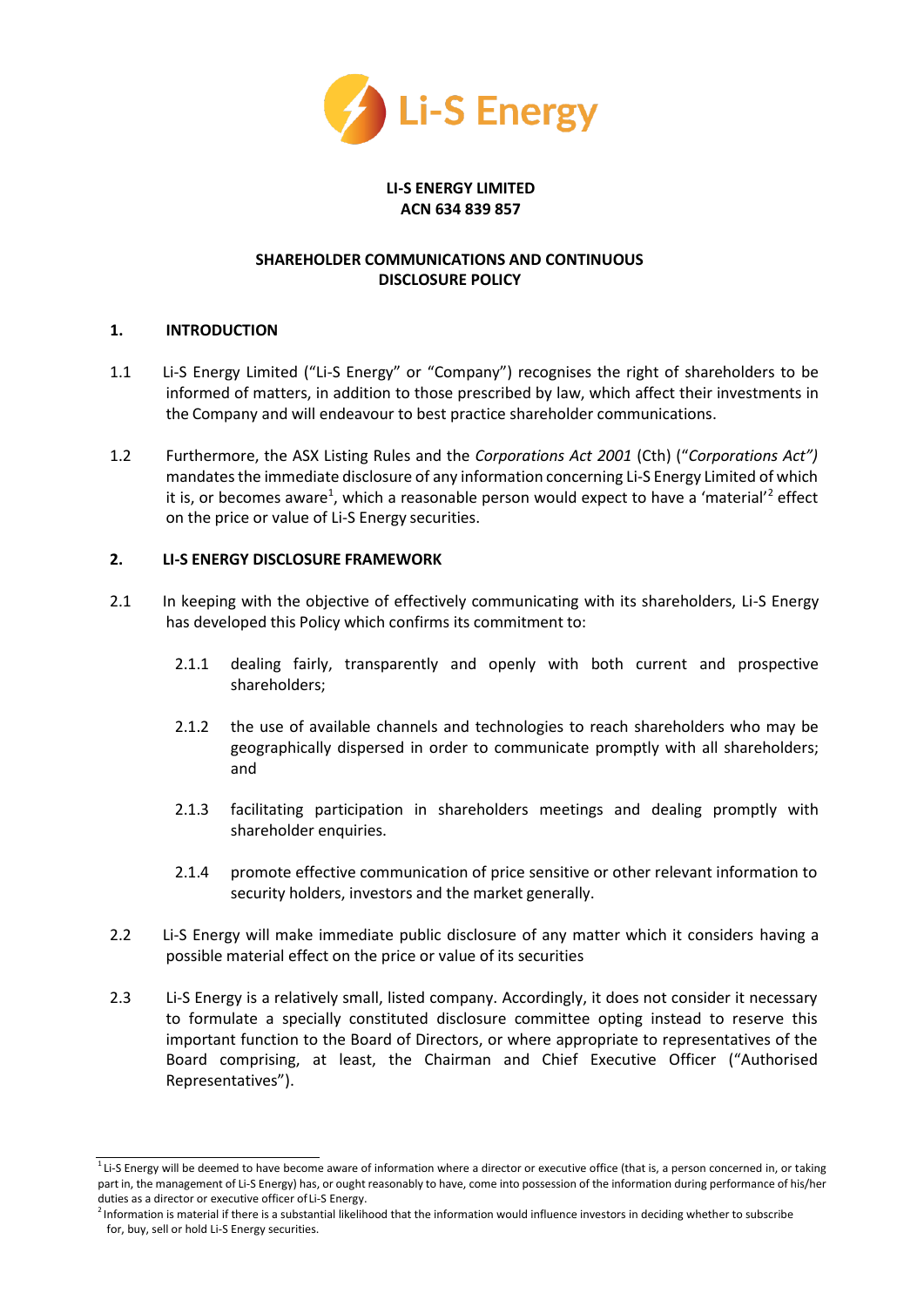- 2.4 If, in exceptional circumstances, price sensitive information is prematurely or inadvertently made public; and immediate release cannot be made in a manner which would fully inform the market, Li-S Energy may request a trading halt on its shares from the ASX to ensure that efficient trading in its shares is maintained. A trading halt may only be authorised by the Board and will be requested by the Company Secretary upon the giving of such authority.
- 2.5 Li-S Energy will *not* be required to disclose information where each of the following conditions is and remains satisfied:
	- 2.5.2 a reasonable person would not expect the information to be disclosed; and
	- 2.5.3 the information is confidential in fact and the ASX has not formed the view that the information has ceased to be confidential; and
	- 2.5.4 one or more of the following conditions apply:
		- a. it would be a breach of a law to disclose the information;
		- b. the information:
			- i. concerns an incomplete proposal or negotiation (for example, precontractual negotiations);
			- ii. comprises matters of supposition or is insufficiently definite to warrant disclosure;
			- iii. is generated for the internal management purposes of Li-S Energy;
			- iv. is a trade secret.

#### **3. ROLE OF THE BOARD**

- 3.1 The Board of Directors, or its Authorised Representatives, will be responsible for:
	- 3.1.1 preparation of announcements for release to the market;
	- 3.1.2 preparation of other public releases as necessary; and
	- 3.1.3 authorisation of the final form of announcement to the market.
- 3.2 The Company Secretary will be responsible for:
	- 3.2.1 communications with the ASX in relation to Listing Rule matters;
	- 3.2.2 providing approved announcements to the ASX;
	- 3.2.3 regular monitoring of the press and share price;
	- 3.2.4 consultation with the Board regarding matters for announcement to the market;and
	- 3.2.5 ensuring the Board considers whether there are any matters requiring disclosure in respect of every item of business that it considers and notes all matters which were